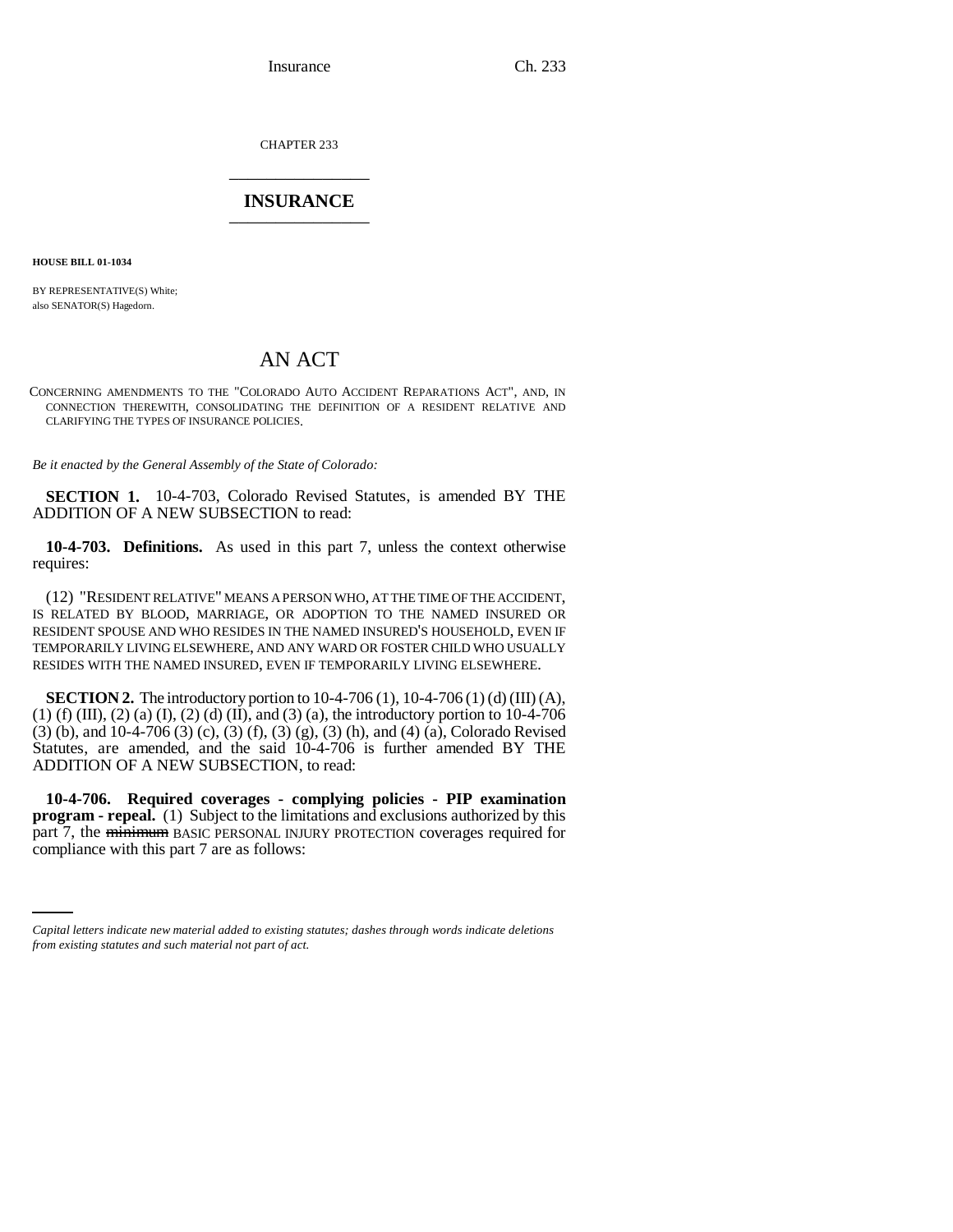#### Ch. 233 Insurance

(d)  $(III)$  (A) Notwithstanding the requirements of this subsection (1), the loss of gross income coverage set forth in this paragraph (d) may be declined at the option of the insured. However, if such option to decline such coverage is exercised by the named insured, it shall apply only to such named insured, the insured's resident spouse, and any resident relative, as defined in subparagraph (II) of paragraph (d) of subsection  $(2)$  of this section 10-4-703 (12). All other covered persons shall be entitled to the coverage as set forth in subparagraph (I) of this paragraph (d).

(f) (III) For purposes of this paragraph (f), "resident relative" has the same meaning as set forth in subparagraph (II) of paragraph (d) of subsection (2) of this section.

(1.3) THE BENEFITS ENUMERATED IN PARAGRAPHS (a) TO (e) OF SUBSECTION (1) OF THIS SECTION SHALL BE DESIGNATED AS "BASIC".

(2) (a) (I) An insurer may offer IN WRITING OR BY THE SAME MEDIUM AS THAT IN WHICH THE INSURANCE APPLICATION WAS TAKEN, and provide at the option of the named insured, the BASIC benefits described in PARAGRAPHS (b) AND (c) OF subsection (1)  $\left(\frac{b}{c}\right)$  and  $\left(\frac{1}{c}\right)$  of this section through managed care arrangements such as a health maintenance organization (HMO) or a preferred provider organization. Insurers shall make deductibles and coinsurance options available in such policy and may make other conditions and limitations to coverage available.

(d) (II) "Resident relative" means a person who, at the time of the accident, is related by blood, marriage, or adoption to the named insured or resident spouse and who resides in the named insured's household, even if temporarily living elsewhere, and any ward or foster child who usually resides with the named insured, even if temporarily living elsewhere.

(3) (a) Notwithstanding anything in subsection (1) of this section, an insurer may offer, as an alternative to the minimum coverages required under PARAGRAPHS (b) TO (e) OF subsection (1)  $(b)$ ,  $(1)$   $(c)$ ,  $(1)$   $(d)$ , and  $(1)$   $(e)$  of this section, to persons qualified pursuant to paragraph  $(c)$  of this subsection  $(3)$ , a basic REDUCED personal injury protection policy which shall be deemed to provide minimum coverages required for compliance with this part 7. Acceptance of any policy offered pursuant to this subsection (3) shall be voluntary and shall be subject to all requirements of this subsection (3).

(b) For persons qualified pursuant to paragraph (c) of this subsection (3), the coverages and limitations provided in a basic REDUCED personal injury protection policy shall be as follows:

(c) (I) To qualify for a basic REDUCED personal injury protection policy, the combined annual gross income of a person applying for such a policy and such person's resident spouse, if any, shall not exceed one hundred eighty-five percent of the federal poverty level for a family of four, adjusted upward for family size.

(II) On or before January 1 of each year, the commissioner shall prescribe income guidelines for determining eligibility for a basic REDUCED personal injury protection program based upon the applicable family size income levels contained in the nonfarm income poverty guidelines prescribed by the federal department of health and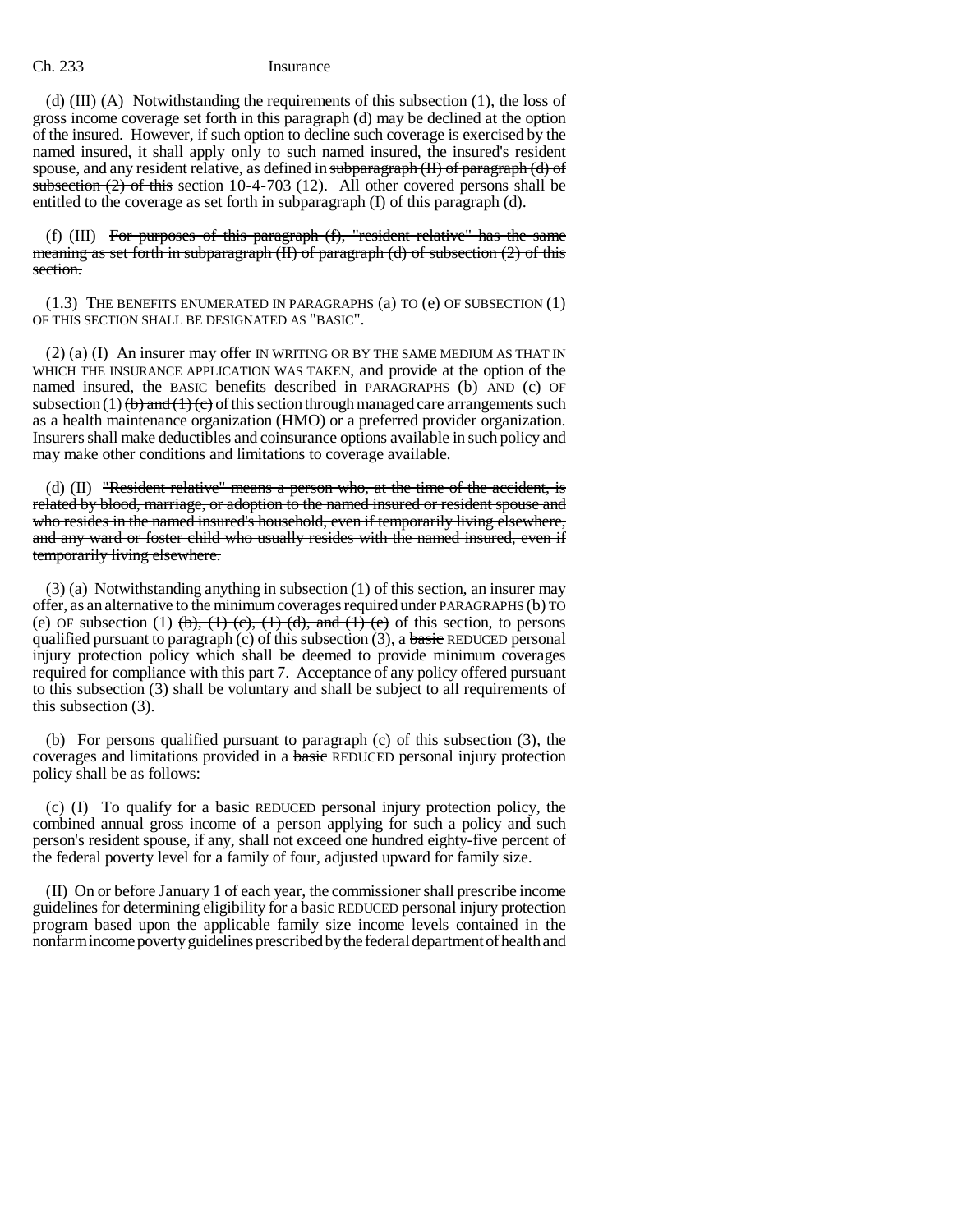#### Insurance Ch. 233

### human services.

(III) Income verification for a basic REDUCED personal injury protection policy shall be through written evidence from the person seeking to qualify for a policy issued pursuant to this subsection (3) of the annual gross income of such person and such person's resident spouse for the most recent tax year available. Such evidence shall be contained in a document acceptable to the policy provider. For persons qualified pursuant to this paragraph (c), further verification of annual gross income shall be required in the same manner every third year following the date upon which the policy is issued.

 $(f)$  (I) The basic REDUCED personal injury protection policy shall apply only to the named insured, resident spouse, and resident child. For purposes of this subsection (3), a child is a resident if such child qualifies as a dependent of the named insured under the federal income tax code, 26 U.S.C.A., sec. 151 (c).

(II) Any person injured in an accident, other than those persons whose coverage is specifically limited in a basic REDUCED personal injury protection policy pursuant to subparagraph (I) of this paragraph (f), shall, if expenses incurred by such injured person exceed the limits of such basic REDUCED personal injury protection policy, receive coverage for such expenses of not less than the minimum coverages mandated by paragraphs (b), (c), (d), and (e) of subsection (1) of this section.

(g) All persons who qualify for and opt for a basic REDUCED personal injury protection policy pursuant to this subsection (3) shall be deemed in violation of this part 7 if such persons do not obtain a policy providing legal liability coverage as specified in paragraph (a) of subsection (1) of this section.

(h) For the first year an insurer offers the coverages authorized in this subsection (3), such insurer shall demonstrate in rate filings submitted to the commissioner that a savings of a minimum of fifteen percent of the BASIC personal injury protection coverage premium shall be realized under the plan. An insurer shall certify, pursuant to section 10-4-725, to the commissioner any disclosure form used to record an insured's election for any coverage authorized in this subsection (3).

(4) (a) An insurer issuing policies providing coverages as set forth in this section shall provide written explanations of all available coverages prior to issuing any policy to an insured. After a named insured selects a policy with desired personal injury protection coverage, an insurer shall not be under any further obligation to notify such policyholder in any renewal or replacement policy of the availability of a basic REDUCED personal injury protection policy or of any alternative personal injury protection coverage.

**SECTION 3.** 10-4-707 (4), Colorado Revised Statutes, is amended to read:

**10-4-707. Benefits - how payable.** (4) When an accident involves the operation of a motor vehicle by a person who is neither the owner of the motor vehicle involved in the accident nor an employee of the owner ACTING WITHIN THE COURSE AND SCOPE OF EMPLOYMENT AT THE TIME OF THE ACCIDENT, and the operator of the motor vehicle is an insured under a complying policy other than the complying policy insuring the motor vehicle involved in the accident, primary coverage as to all